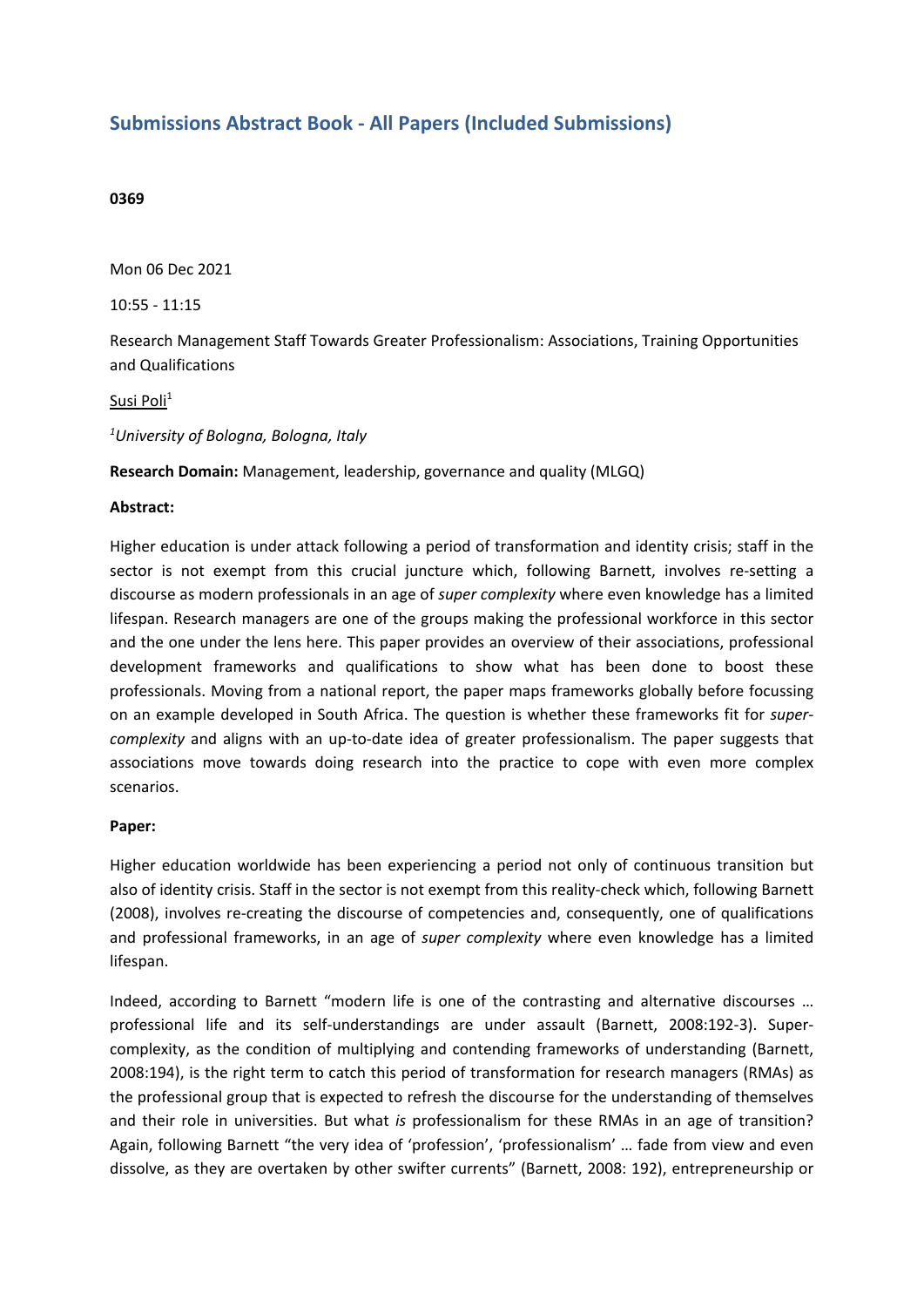quality assurance, among others. So what do RMAs require in this age of *super-complexity* to align with an up-to-date idea of greater professionalism?

To answer this question, this paper shows how RMAs' professional associations have progressively developed their personnel development (PD) frameworks and qualifications to meet the demands of those seeking competitiveness and improvement in their professional development portfolio. For example, looking at ARMA UK, the first association to develop its PD framework and launch its certificates, counts on three professional levels, with two of them (Foundation and Advanced) accredited by Awards for Training and Higher Education (ATHE). Within the European association, EARMA, we can also identify three professional levels, split into an ATHE accredited certificate, <sup>a</sup> workshop targeting early-stage RMA, and an established leadership programme.

To provide an overview of these associations and their PD frameworks, we follow an Italian report (Romano and Albanesi, 2021) mapping the 22 professional associations gathering RMAs worldwide; among these, four have developed their professional national frameworks (ARMA, ARMS Australia, NARMA Norway, SARIMA South Africa), while <sup>a</sup> fifth framework has been set up as an outcome of the BESTPRAC project.

This report, the output of <sup>a</sup> study done by an inner working group of CODAU, the Italian branch of heads of administration, aims to promote the investigation of professional associations and map national and transnational qualifications. Specifically, the report strives to depict <sup>a</sup> comprehensive picture of the variety of competencies needed by RMAs nationally prior to developing its professional framework. Thus, we see how the discourse of how developing <sup>a</sup> national framework while purposely equipping modern RMAs has purposefully begun in Italy.

Next, following the same line of enquiry, we move to explore the case of SARIMA, the last association to develop its PD framework and to offer its qualifications to its members. Here, the research team discussed stages of development of this framework in <sup>a</sup> paper recently published (Williamson et al., 2020), moving from understanding what RMA is about to set the boundary of the profession in RMA even in relation to research; the development of this framework stands as the strategy set out to make research support acknowledged while equipping its members with the most up-to-date skills and requirements. The paper shows how the research team developed the Professional Competency Framework (PCF), following <sup>a</sup> process of 'organising reflection' and experiential learning (Reynolds and Vince, and Pfeiffer and Jones, quoted in Williamson et al, 2020,) coupled with Schön's (1983) conceptualisation of 'reflection in action', which stands for <sup>a</sup> conversation with the situation professionally. The discourse of positioning the field of research management (provocatively, even as <sup>a</sup> continuum of research itself), but also that of knowledge and competencies, all lies at the core here.

To follow this line of action, SARIMA has also launched the call for experts to carry our research into RMA, specifically on developing articles on the use of the PCF for research management in the context of <sup>a</sup> project titled "Building the profession of research management through the Professional Recognition of Research Managers Programme*."* 

In conclusion, following the cases at SARIMA and CODAU, this paper suggests that associations are inexorably expected to strengthen their mapping of competencies and training needs; moving from here, to implement their PD frameworks in line with the more complex scenarios to come. These